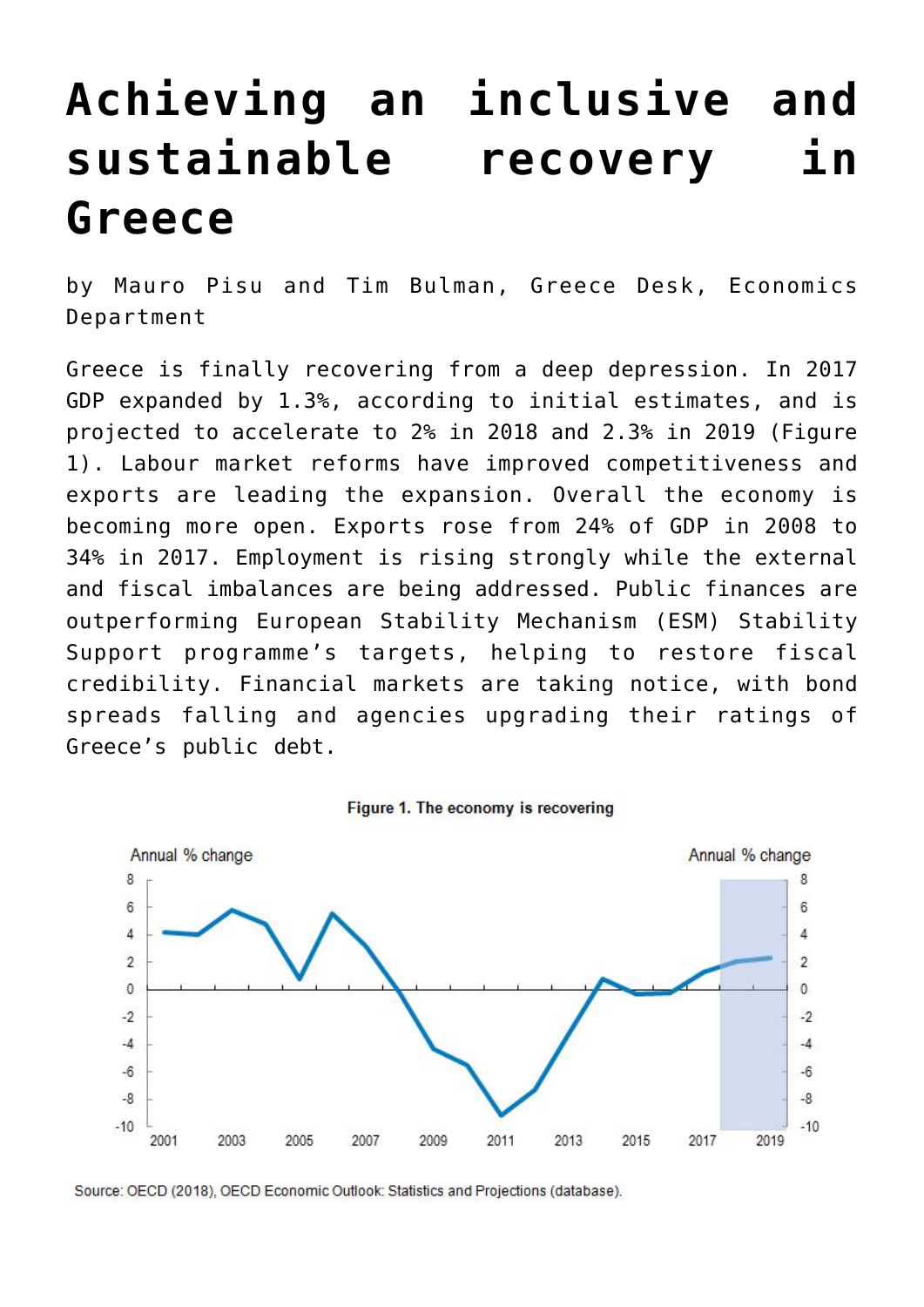Despite these positive developments, the long crisis has left deep scars in the society that have yet to heal. GDP per capita is still 25% below its pre-crisis level. The public debt is still high. Wages are low. Though poverty has stabilised, it remains near a record high, especially among the young and families.

The OECD's 2018 Economic Survey of Greece suggests that maintaining the reform momentum and strengthening reform ownership will be essential to sustaining the recovery and moving towards a more inclusive and prosperous society. Keeping the reform momentum is crucial to tackle the three key challenges highlighted in the 2018 Survey: Improving debt sustainability, sustaining job growth and reducing poverty, boosting investment.

The public debt has stabilised but at about 175% of GDP is still one of the largest in the world. A three-pronged strategy would place this on a downward path for the long-term (Figure 2). This includes: additional pro-growth reforms; large but realistic primary surpluses; and additional debt restructuring, as needed:

- Pro-growth reforms, focusing on improving the functioning of public administration and product markets as well as boosting labour force participation, will do most to bolster long term GDP growth.
- Maintaining the primary surplus above 2% of GDP into the long-term will be challenging but can be achieved through further broadening the tax base – by improving tax collection and reducing the informal economy – and improving spending effectiveness – by using spending reviews regularly and continuing the ambitious public administration reform.
- As concerns debt restructuring, locking-in the currently low interest rates on concessional loans would reduce public debt below 80% of GDP by the 2050s, under prudent assumptions, if combined with additional pro-growth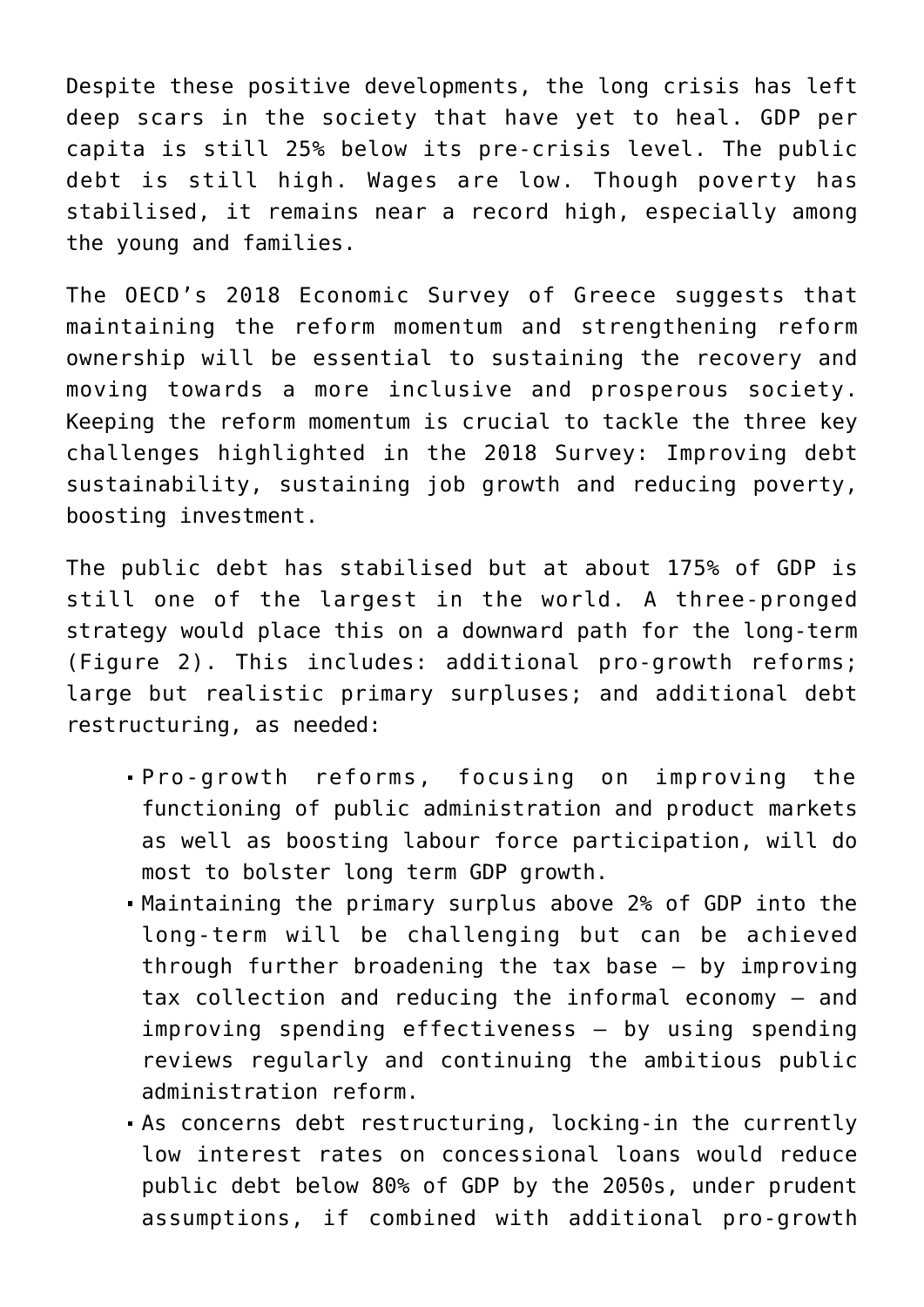## reforms.



## Figure 2. Pro-growth reforms, high but realistic primary surplus and appropriate debt restructuring will reduce the debt ratio

Note: The historical data and projections to 2019 follow the Economic Outlook No. 102 and updates (for the forecast). In all scenarios, the primary budget surplus is projected to be 3.5% of GDP until 2022, then decrease to 2.2% of GDP by 2025 and remain at that level. The GDP deflator growth is expected to gradually rise to 2% by 2023. The effective market interest rate is projected to gradually rise to 5.3% by 2029. The effective interest rate of official creditors' loans (EFSF, The baseline assumes the near-complete implementation of the current reform programme (Table 6); this raises annual real GDP growth to average 1.7% from 2020 to 2029, slowingto 1.3% over 2030 to 2039, then to 1% over the subsequent period, largely due to demographicfactors. The 'Expanded reform programme' assumes implementation of the current and additional reforms (Table 6). This raises average growth rates to 2.2% by 2027, before gradually slowing after 2031 to 1.4% by 2043. In the 1st debt restructuring scenario the effective interest rates of official creditors' loans is fixed at 2% from 2020 onwards. In the 2nd debt restructuring scenario the effective interest rates of official creditors' loans is fixed at 2% from 2020 onwards and the EFSF repayments are postponed until 2031. The projections consider the short-term relief measures described in the May 2016 and June 2017 Eurogroup statements. These include: smoothening the EFSF repayment profile under the current maximum weighted average maturity; waiving the step-up interestrate margin on the EFSF debt-buyback tranche for 2017; diversifying the ESM funding strategy to reduce interest rate risk (the ESM has started implementing this measure through interest rate swaps; these projections assume that this measure will set the interest rate of EUR 50 billion in EFSF loans to 1.6% for 34 years). All scenarios include privatisation receipts of EUR 10 billion in total from 2020 to 2040.

Source: Calculations based on OECD (2017), OECD Economic Outlook: Statistics and Projections (database).

For Greece's recovery to be inclusive, it must be rich in jobs. Greece's recent labour market reforms have improved flexibility and supported job creation. However, over 1 million people are still unemployed, three-quarters for over a year. New jobs often pay the minimum wage, and are part-time or temporary. Reintroducing sectoral collective wage agreements should aim at maintaining the flexibility of the current system, ensuring wages align with productivity and better protecting individuals from labour market risks. They should cover broad working conditions and have no automatic extensions. Since small firms employ most workers, wage agreements need also to be flexible enough to take into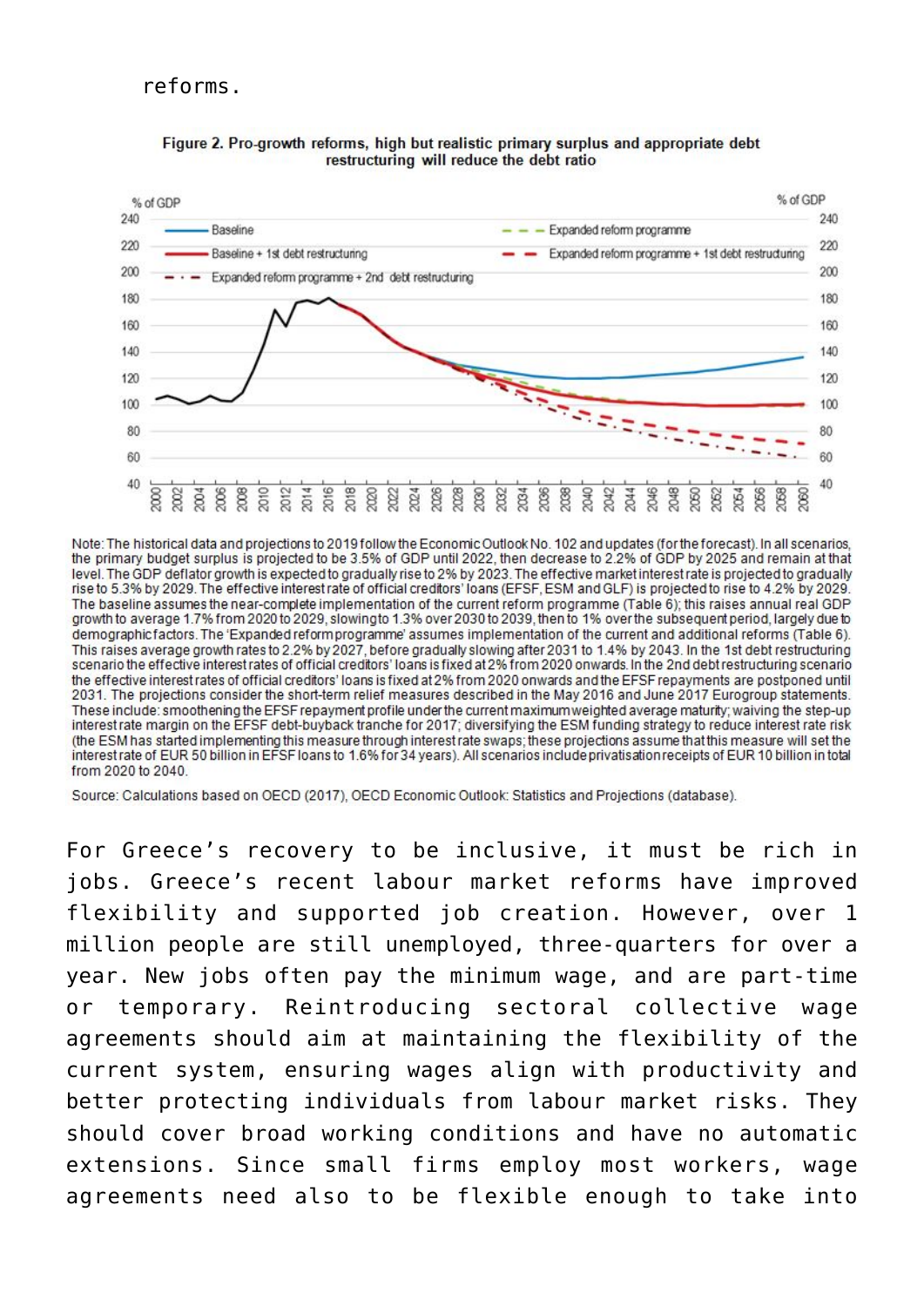account their specific circumstances.

The number of Greeks suffering from poverty doubled between 2010 and 2016, to almost 2.4 million on some measures, harming families with children the most. Recent reforms have already started to address this problem by better targeting social programmes. However, the many small and poorly targeted programmes and cumbersome administrative processes lower the effectiveness of and access to the welfare system. Progress towards better targeting social programmes and simplifying administrative processes should continue so as to create a fairer and more effective welfare system.

Investment has dropped by 60% since the onset of the crisis and has yet to recover, because of a mixture of weak demand, tight financial conditions and structural problems. The productive stock capital is now falling, dragging down GDP growth.

Recent reforms have already improved important areas of the investment climate, but Greece's business environment still lags other countries. Further addressing product market restrictions, improving regulatory quality and transparency through Regulatory Impact Assessments, completing the land registry, and fully implementing the legislated insolvency reforms are priorities the OECD survey highlights.

Greece also needs to continue tackling the challenges facing its banking sector. Governance standards have improved drastically but these still need to become entrenched practices. Addressing the large stock of non-performing loans will require fully implementing out-of-court workout procedures and e-auctions, and strengthening temporary tax incentives to encourage the disposal of banks' non-performing loans. Carefully phasing out capital controls, while preserving financial stability, will also be needed to restore access to finance.